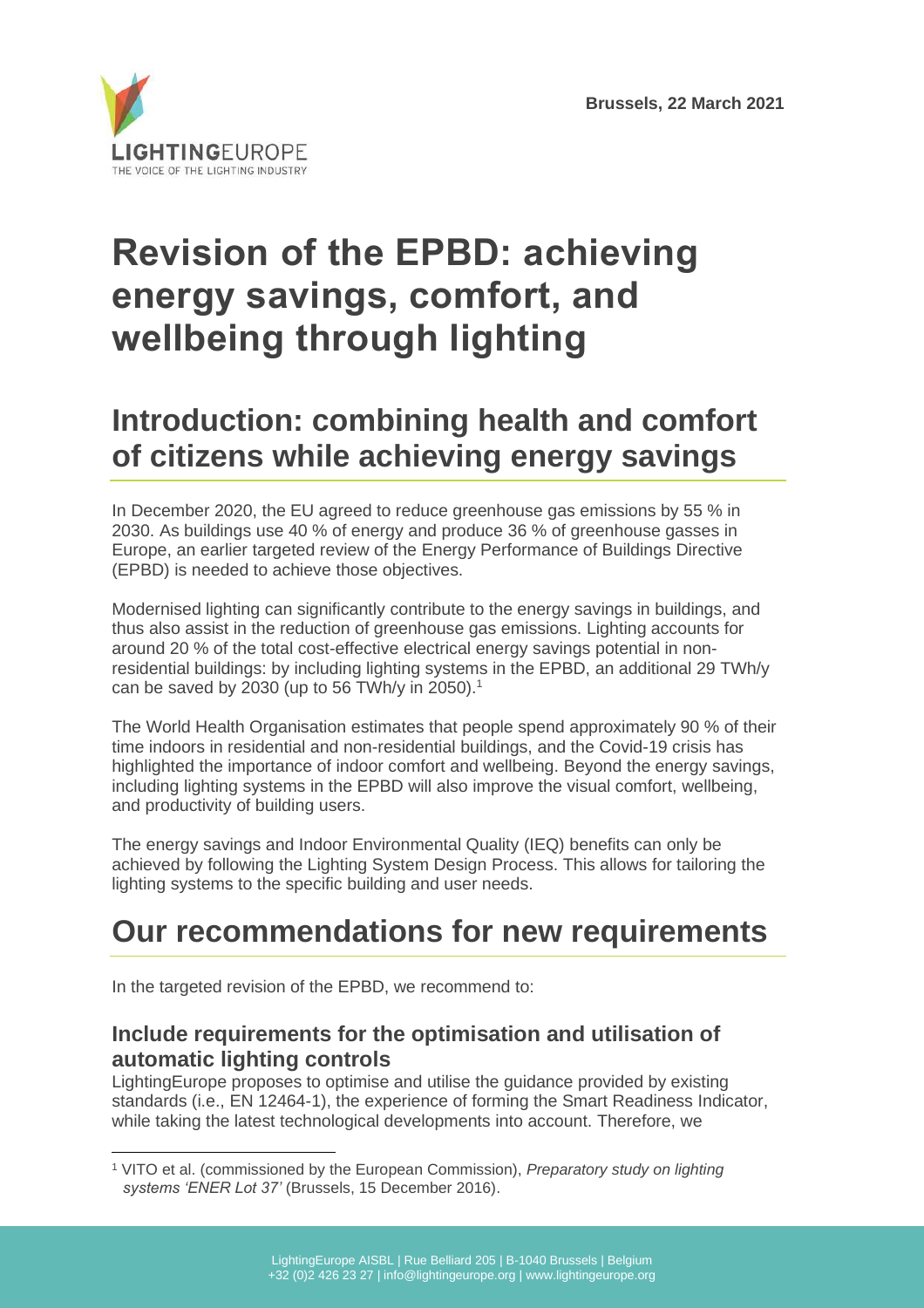recommend including requirements in the EPBD for the optimisation and utilisation of automatic lighting control systems.

### **Include lighting inspection requirements**

LightingEurope recommends adding lighting inspection requirements in the EPBD. A periodic assessment will have to be carried out to ensure the proper functioning of the lighting systems. Important inspection parameters and questions are how the building space is being utilised and whether the lighting system and application are still suitable (whether the light levels are sufficient to provide good quality lighting), and if the controls are still optimised for the space usage.

### **Include minimum requirements for Indoor Environmental Quality**

We recommend the introduction of mandatory minimum requirements on IEQ. Instructions for lighting can be found in EN 12464-1. IEQ should also be referred to in the Commission guidelines on the cost-optimal calculation of energy performance in chapters 4.3, 6.1, and 6.5, and as part of an updated framework for the Energy Performance Certificates.

Although traditional electric lighting does wonders in terms of the visual, it simply lacks the intensity, timing, colour, dynamics, and other non-visual benefits that only natural light offers. This is where Human Centric Lighting (HCL) comes in. Using daylight as the baseline for quality lighting, HCL brings the benefits of natural light inside. More specifically, HCL supports the health, wellbeing, and performance of humans by combining the visual, biological, and emotional benefits of light.<sup>2</sup>

HCL provides the right light, at the right place and the right time for the activities we carry out every day. The benefits of HCL cover visual, biological, and emotional aspects. Within the HCL design process, lighting should address the core issues of safety, task requirements and occupant needs in a coherent and integrated manner. Within the framework of a Healthy Building, this means ensuring that the HCL system is dynamic, tuneable, and includes default lighting control settings.

The EPBD should not only set requirements for energy efficiency, but also for IEQ. And with the Renovation Wave Initiative, Europe is in a unique position to foster the uptake of IEQ and ensure long-term improvements in wellbeing and comfort for building users.

For more information, please refer to our [Position Paper on Healthy Buildings,](https://www.lightingeurope.org/images/publications/position-papers/LightingEurope_-_Position_Paper_on_Healthy_Buildings_-_20191122.pdf) our recommendations on the [Renovation Wave Initiative,](https://www.lightingeurope.org/images/publications/position-papers/LE_-_RWI_-_Recommendations_to_EU_policymakers_-_20200930_.pdf) and our [#BetterLighting Campaign.](https://www.valueoflighting.eu/) LightingEurope is also co-signatory to the ['Healthy Buildings for All' Manifesto.](https://www.lightingeurope.org/images/publications/pr/PRESS_RELEASE_-_Healthy_Buildings_for_All_-_IEQ_Gathering_Manifesto_20200619.pdf)

#### **Include UV-C disinfection technology**

Next to lighting, disinfection is also part of IEQ. UV-C disinfection technology is an effective and energy efficient tool in combating micro-organisms and viruses, including SaRS-CoV-2. UV-C is an established technology for disinfection.

LightingEurope calls on European policy makers to actively support and stimulate the uptake of UV-C disinfection technologies, in particular as part of building policies. $3$ 

<sup>2</sup> LightingEurope and IALD, Position Paper on Human Centric Lighting (Brussels: February 2017). < [www.lightingeurope.org/images/publications/position-papers/LightingEurope\\_and\\_IALD](https://www.lightingeurope.org/images/publications/position-papers/LightingEurope_and_IALD_Position_Paper_on_Human_Centric_Lighting_-_February_2017-modified_version-v2.pdf)  [\\_Position\\_Paper\\_on\\_Human\\_Centric\\_Lighting\\_-\\_February\\_2017-modified\\_version-v2.pdf](https://www.lightingeurope.org/images/publications/position-papers/LightingEurope_and_IALD_Position_Paper_on_Human_Centric_Lighting_-_February_2017-modified_version-v2.pdf) >.

 $3$  For more information, please refer to the LightingEurope Position Paper on the benefits of using UV-C disinfection to combat COVID-19 (Brussels, 14 September 2020).

<sup>&</sup>lt; [www.lightingeurope.org/images/publications/position-papers/LightingEurope-](http://www.lightingeurope.org/images/publications/position-papers/LightingEurope-Position_Paper_on_the_benefits_of_using_UV-C_disinfection_to_combat_COVID-19_-_20200914.pdf)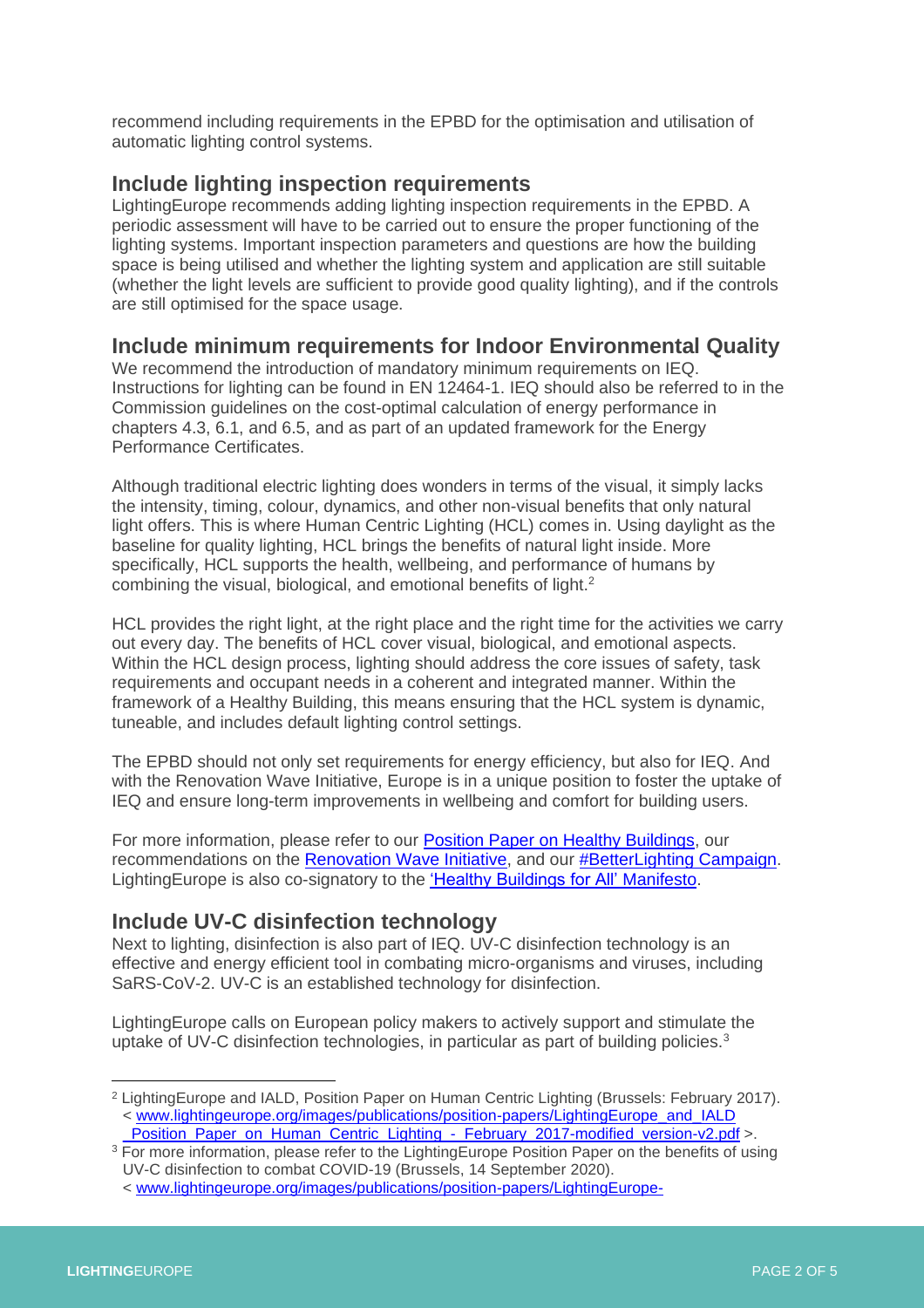# **Include the Lighting System Design Process**

Lighting systems and their benefits can only be achieved by including the Lighting Systems Design Process as an overarching system to ensure 1) energy efficiency, 2) the good functioning (inspection); and 3) an adequate IEQ during the stages of planning, design, installation, commissioning, inspection, and maintenance.

# **Our recommendations for setting terms and definitions**

### **Built-in lighting**

Article 2(3) confirms built-in lighting as a technical building system. Annex I.1 also states that built-in lighting shall be included in the building's energy performance calculation. This opens the potential for significant energy savings, as lighting accounts for around 20 % of the total cost-effective energy savings potential towards 2030.<sup>4</sup>

However, we think that more clarity is needed on the definition of built-in lighting to achieve that potential. Especially often-used terms, like 'fixed' and 'plugged' luminaires that come with built-in lighting, create confusion.

Different interpretations may hinder the level playing field. In particular, it is important that Member States do not underestimate the potential of a well-designed and advanced lighting system combined with the best lighting product for the different applications.

Therefore, LightingEurope proposes the following:<sup>5</sup>

**"Built-in lighting" means luminaire(s) or equipment to provide illumination according to the lighting system design.**

### **Lighting systems**

LightingEurope is pleased to notice that in Annex I, Point 1 the energy performance of a building shall be expressed by a numeric indicator of primary energy use in  $kWh/(m^2 y)$ , which is in accordance with the Lighting Energy Numeric Indicator (LENI) as described in EN 15193-1:2017. The optimal usage of this calculation method is directed at lighting systems, which are described in EN 12665 as 'lighting equipment or lighting solution (lamps, ballast, luminaire and controls) required for the lighting scheme, its installation and operation during the life of the scheme.'<sup>6</sup> However, the International Lighting Vocabulary (ILV) definition is planned to be adopted by this standard in the (near) future.

As such, LightingEurope would like to highlight that lighting systems are defined as:

[Position\\_Paper\\_on\\_the\\_benefits\\_of\\_using\\_UV-C\\_disinfection\\_to\\_combat\\_COVID-19\\_-](http://www.lightingeurope.org/images/publications/position-papers/LightingEurope-Position_Paper_on_the_benefits_of_using_UV-C_disinfection_to_combat_COVID-19_-_20200914.pdf) [\\_20200914.pdf](http://www.lightingeurope.org/images/publications/position-papers/LightingEurope-Position_Paper_on_the_benefits_of_using_UV-C_disinfection_to_combat_COVID-19_-_20200914.pdf) >.

<sup>4</sup> European Commission, *Impact Assessment accompanying the proposal for a Directive on the energy performance of buildings* (Brussels, 30 November 2016).

<sup>5</sup> LightingEurope, *Position Paper on the review of Directive 2010/31/EU on the energy performance of buildings: From energy efficiency to quality of light* (Brussels, 30 March 2017).

<sup>6</sup> VITO et al. (commissioned by the European Commission), *Preparatory study on lighting systems 'ENER Lot 37'* (Brussels, 15 December 2016).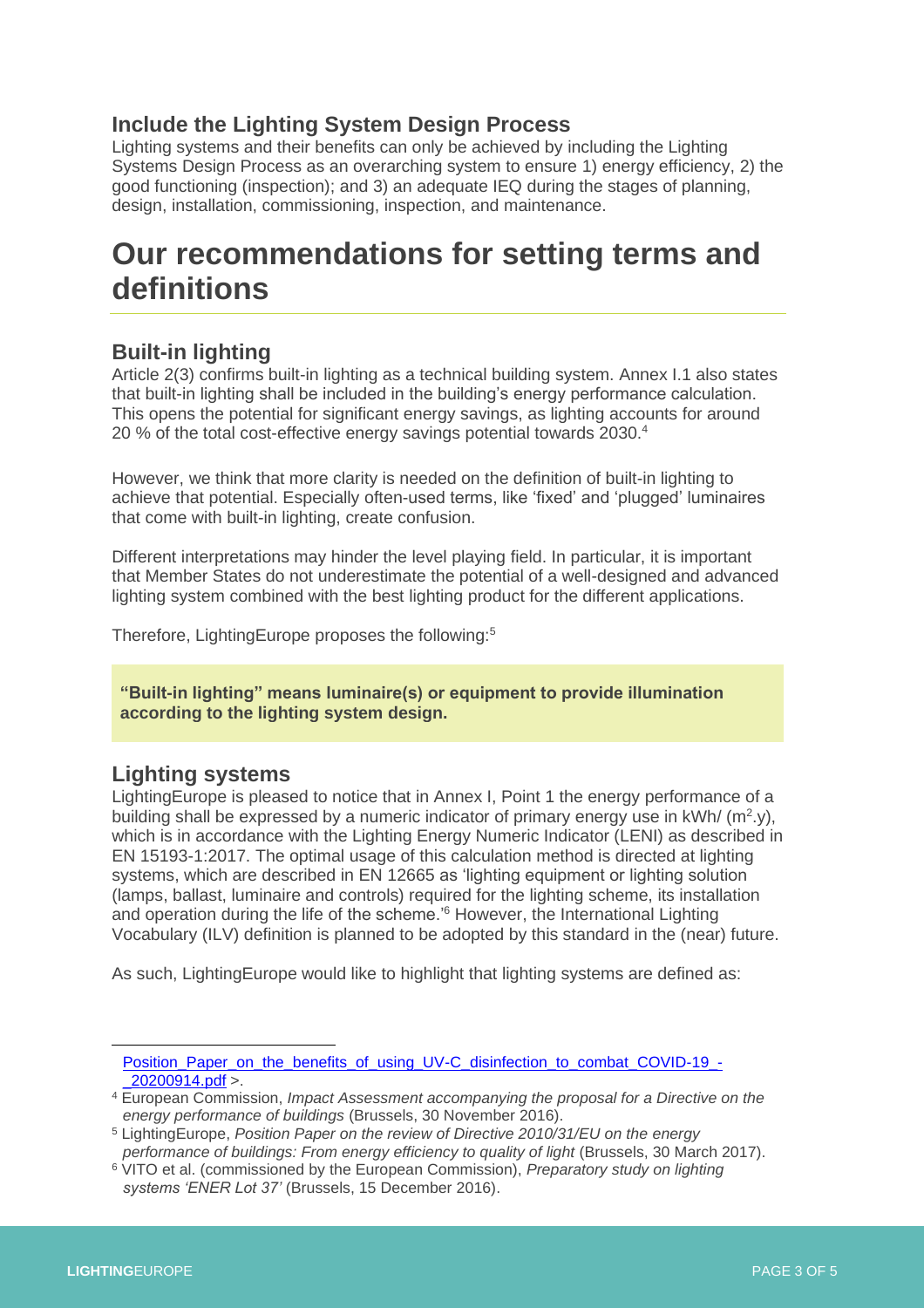#### **"Lighting system" is a system designed to provide lighting.<sup>7</sup>**

*Note 1 to entry: A lighting system can be dedicated to* 

- *a. the support of one or more specified visual tasks under specified conditions considering other requirements such as human comfort, safety, the appearance of the surrounding environment and energy consumption;*
- *b. the support of other than human tasks.*

*Note 2 to entry: A lighting system can include a set of light sources, other physical components, communication protocols, user interfaces, software, and networks to provide control and monitoring functions.* 

*Note 3 to entry: The light source(s) and the related equipment can be integrated in a single item, e.g., an LED module, a lamp, or a luminaire.* 

*Note 4 to entry: A lighting system can be networked to provide central or remote control and monitoring functions.* 

*Note 5 to entry: A lighting system can be connected to or integrated with other systems or devices.*

(International Lighting Vocabulary (ILV) of the CIE)

#### **Lighting System Design Process**

Built-in lighting bases its potential on lighting systems and the way in which they are designed. As such, LightingEurope has mandated CEN/TC 169 on light and lighting to develop a Lighting Systems Design Process.

**Lighting system designs are taken to be a product consisting of a set of documentation approved by the lighting system designer detailing the information used and the solution proposed for the project.** 

(CEN/TS 17165: Light and Lighting – Lighting System Design Process)

Currently, lighting system design is usually based on minimum quality parameters in application standards, such as described in EN 12464 (lighting at workplaces) or EN 12193 (lighting for sports).

# **Contact**

For further information on this topic, please contact Marion Ebel, Senior Policy Manager [\(marion.ebel@lightingeurope.org\)](mailto:marion.ebel@lightingeurope.org), or Dominik Flikweert, Senior Policy Officer [\(dominik.flikweert@lightingeurope.org\)](mailto:dominik.flikweert@lightingeurope.org).

LightingEurope is the voice of the lighting industry, based in Brussels and representing 30 companies and national associations. Together these members account for over 1,000 European companies, a majority of which are small or medium-sized. They

<sup>7</sup> Please note that the IEC also has a definition for 'systems' (IEV 192-01-03).